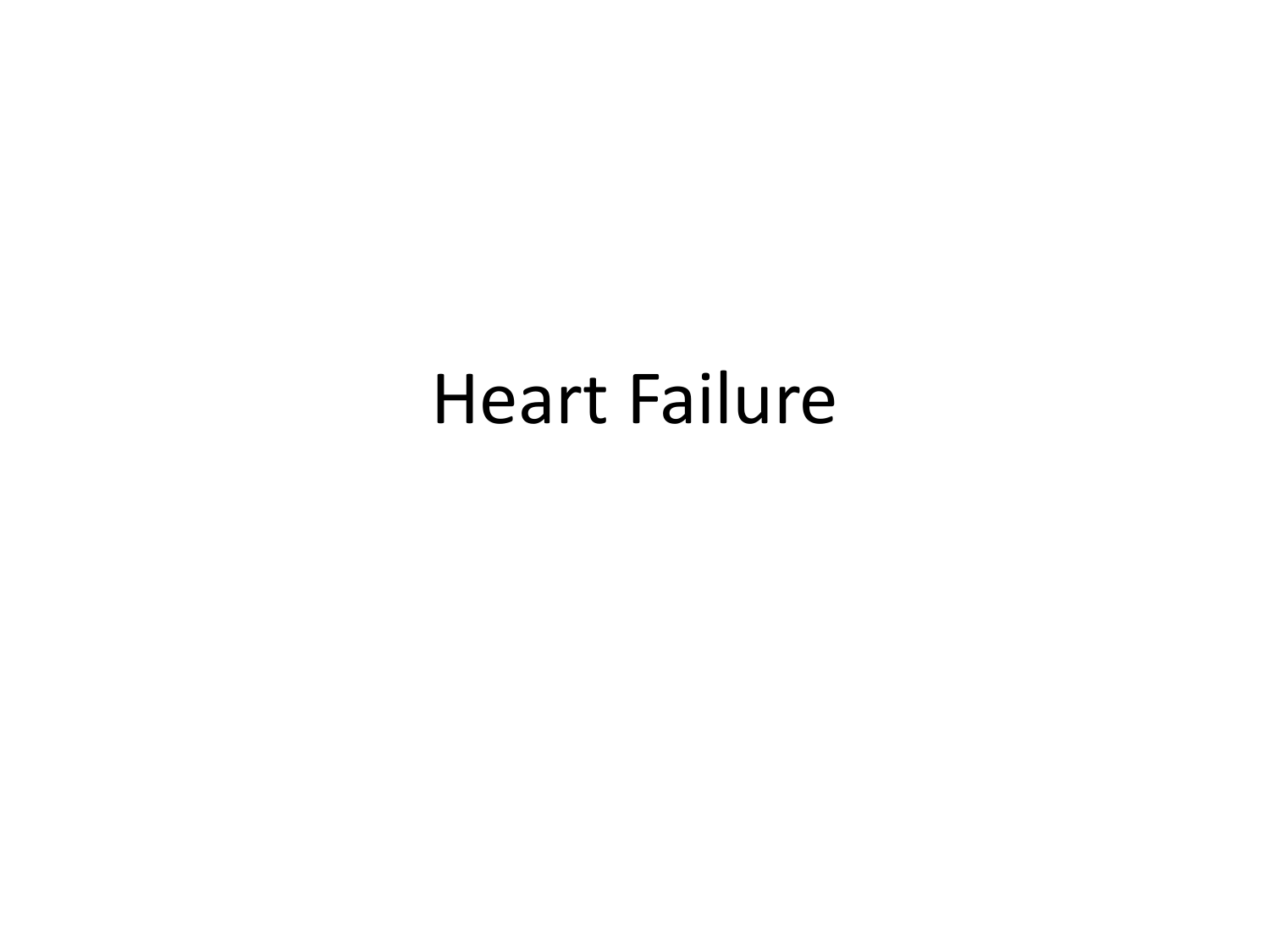# Etiology

- The heart can be viewed as a pump with an output proportional to its filling volume and inversely proportional to the resistance against which it pumps.
- As ventricular end-diastolic volume increases, a healthy heart increases cardiac output until a maximum is reached and cardiac output can no longer be augmented (the Frank-Starling principle).
- Hearts working under various types of stress function along different Frank-Starling curves.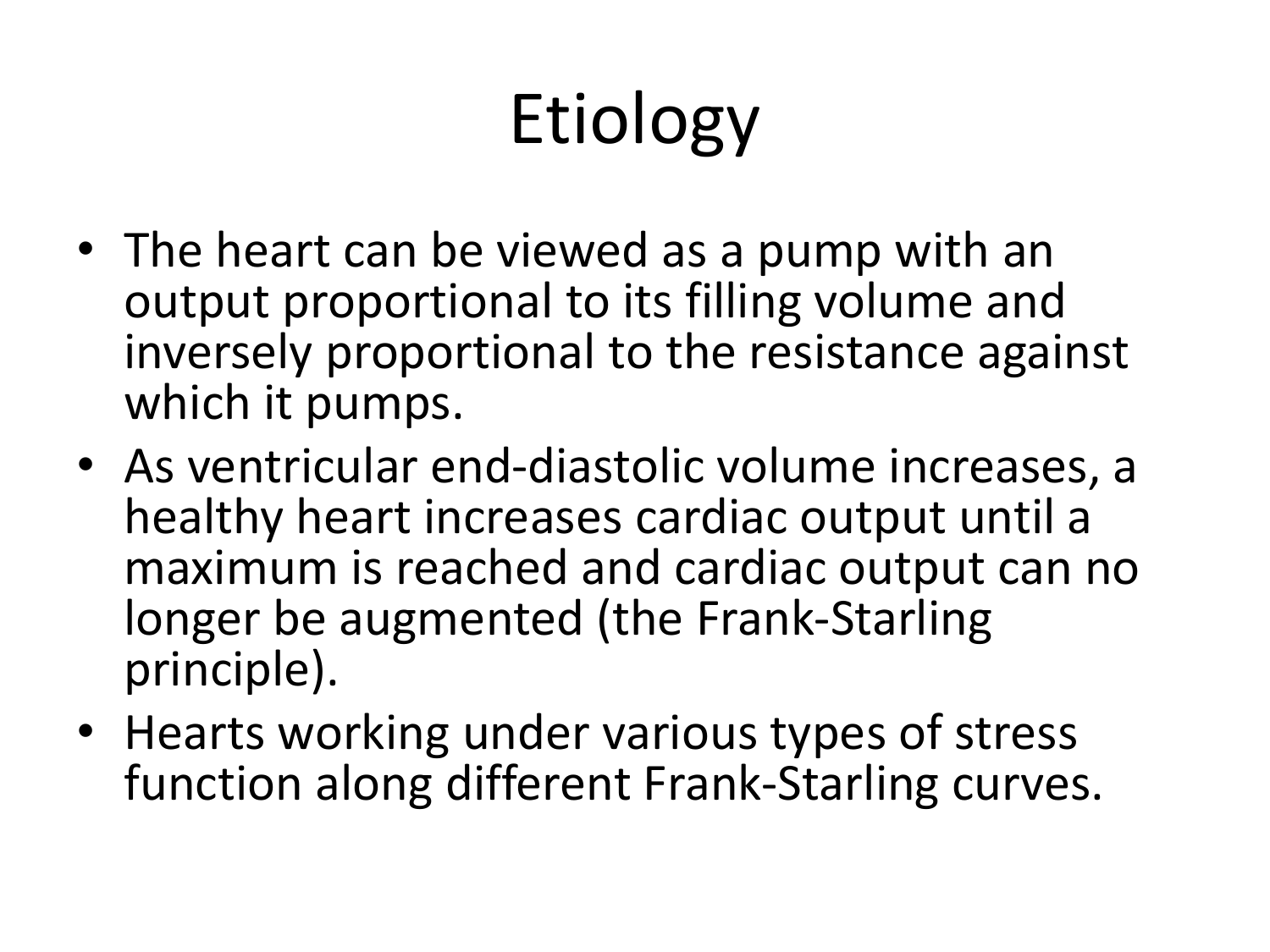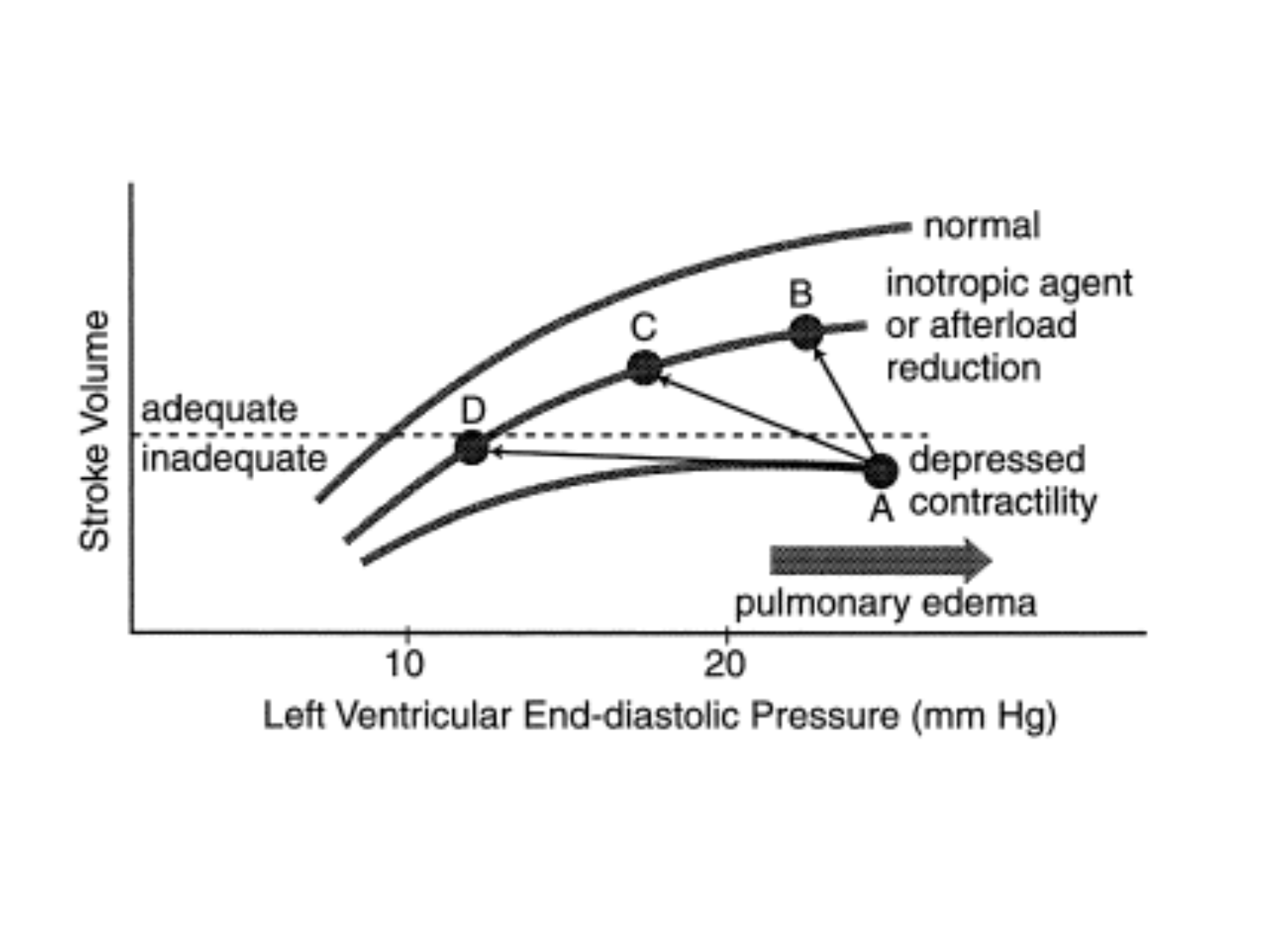- Heart failure occurs when the heart cannot deliver adequate cardiac output to meet the metabolic needs of the body.
- Cardiac output can be calculated as the product of heart rate and stroke volume.
- The primary determinants of stroke volume are the *afterload* (pressure work), *preload* (volume work), and *contractility* (intrinsic myocardial function).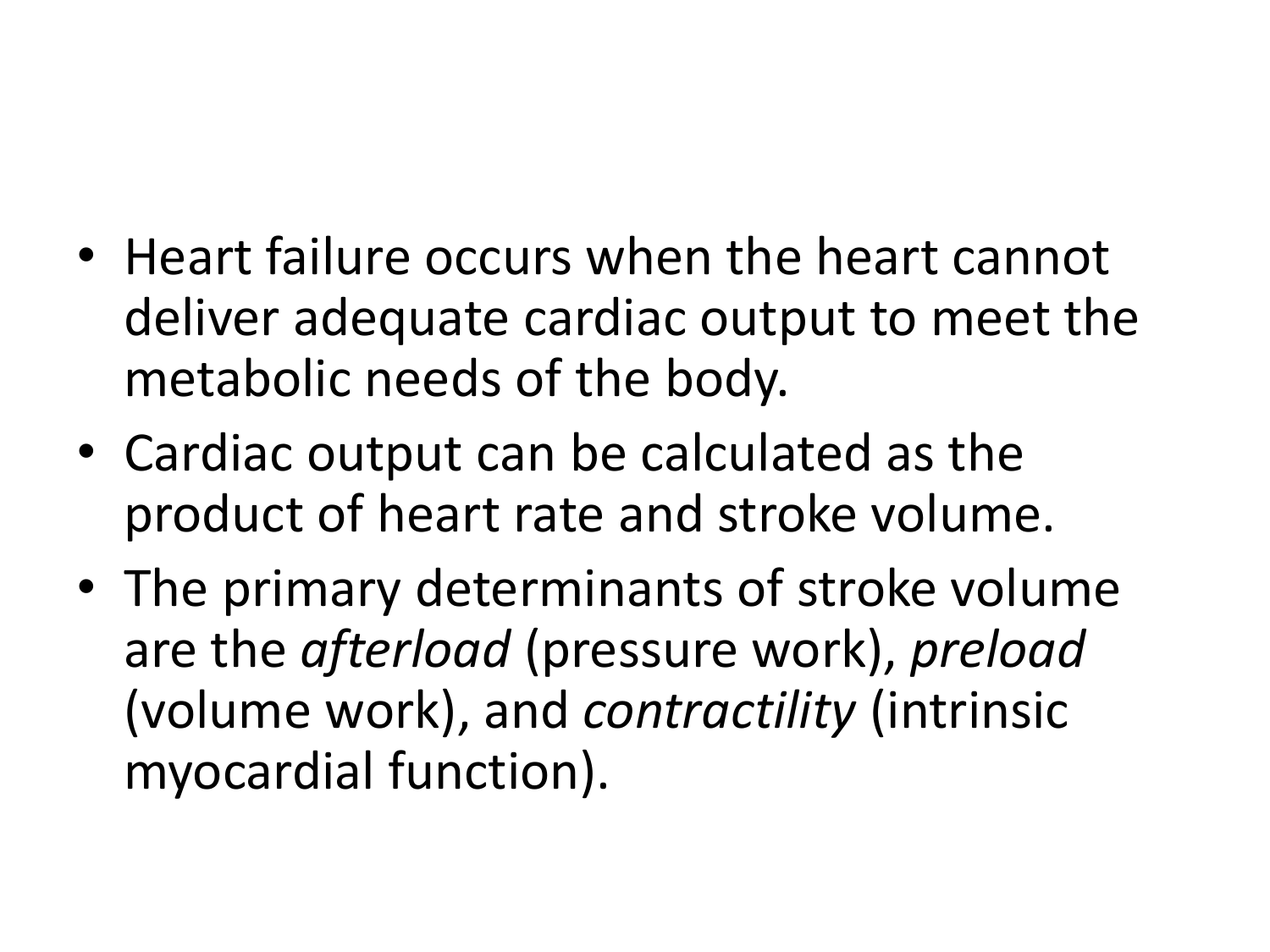- Decreased myocardial contractility or abnormal loading conditions may cause heart failure.
- Abnormal loading conditions may be afterload (AS, PS, CoA)or preload (VSD, PDA, valvar insufficiency).
- Abnormalities in heart rate can also compromise cardiac output and produce both bradyarrhythmias and tachyarrhythmias.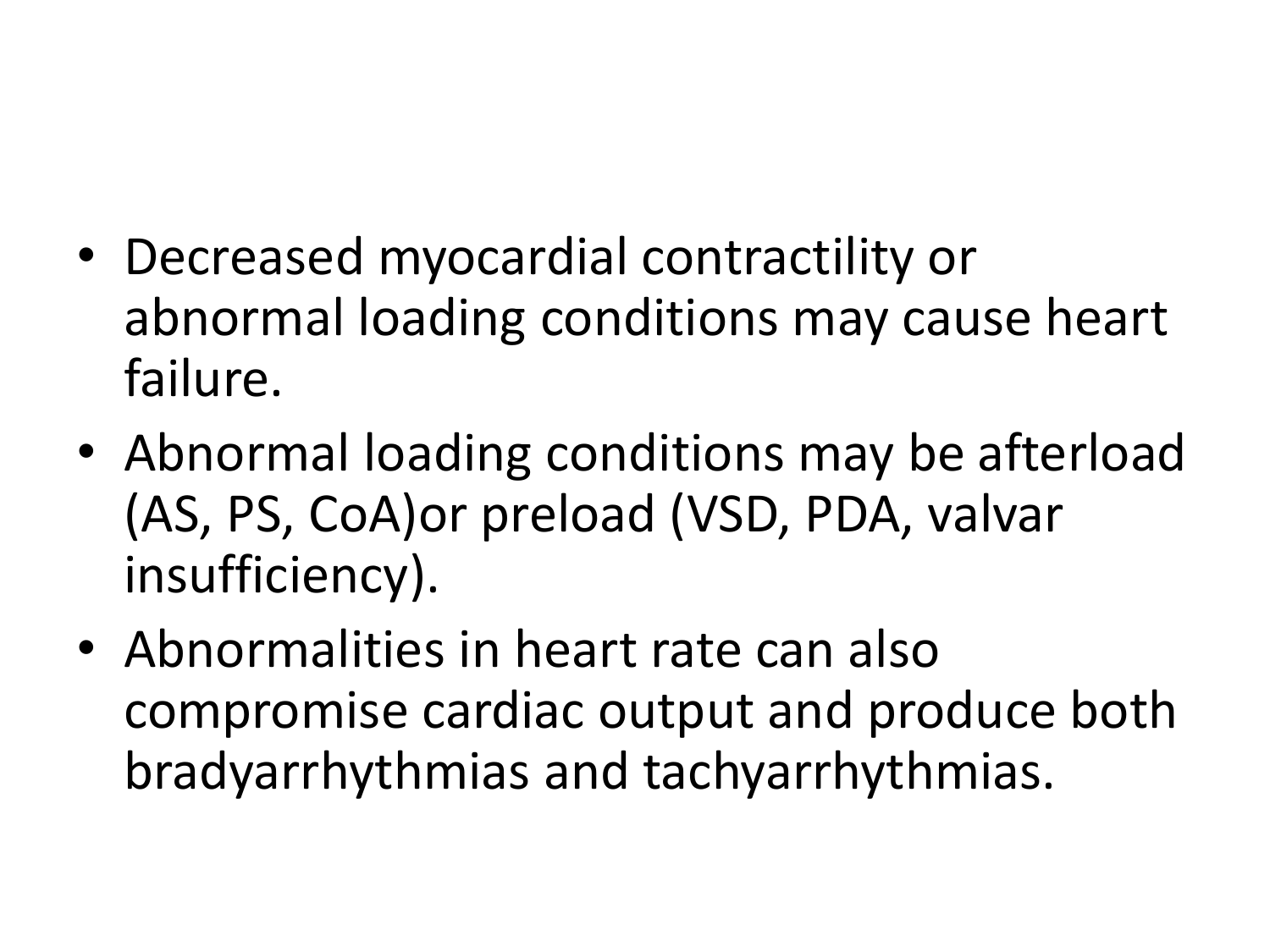- Systemic oxygen transport is calculated as the product of cardiac output and systemic oxygen content.
- Alterations in the oxygen-carrying capacity of blood (e.g., anemia or hypoxemia) also lead to a decrease in systemic oxygen transport and, if compensatory mechanisms are inadequate, can result in decreased delivery of substrate to tissues.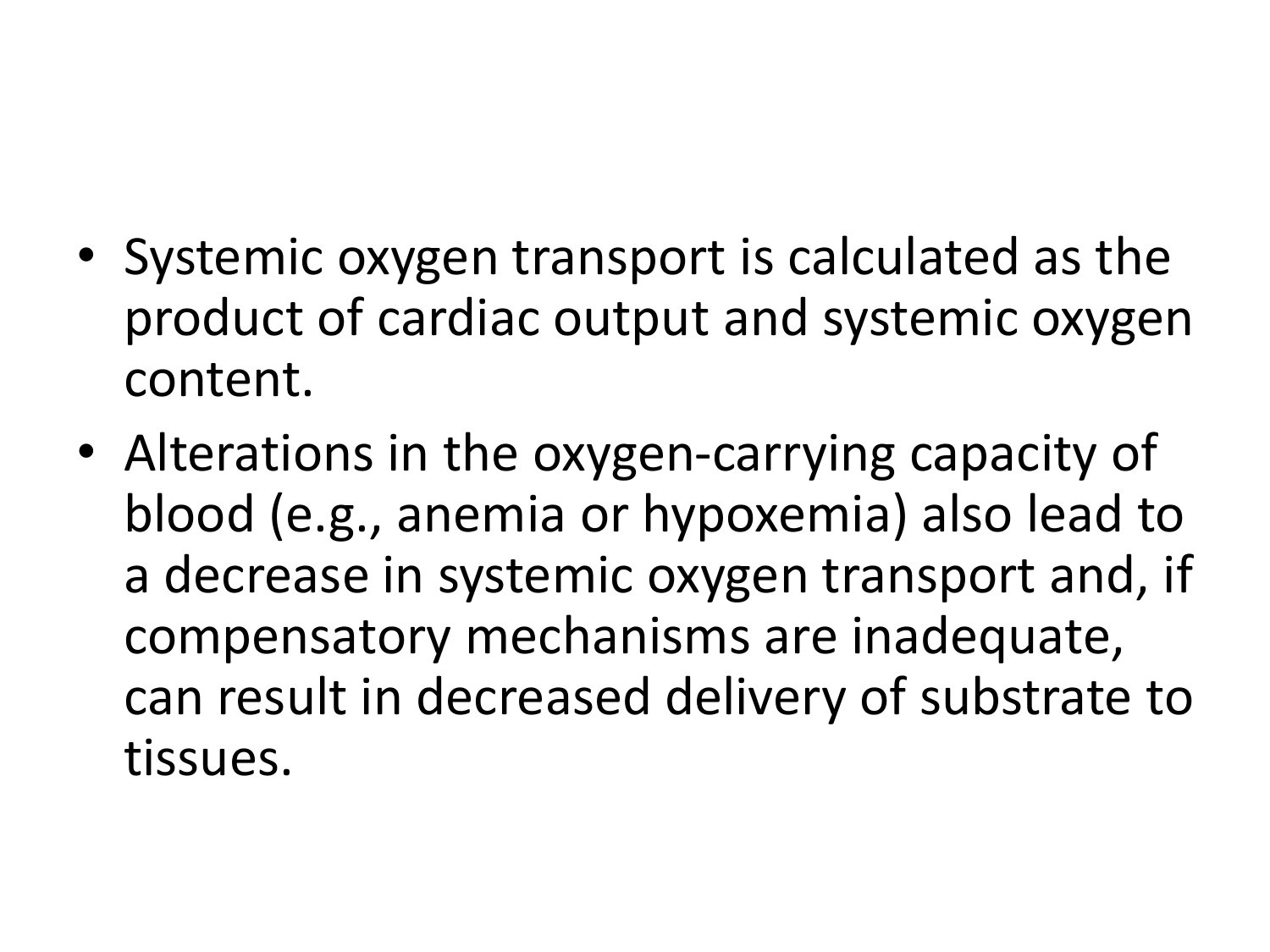#### **TABLE 145-1 Factors Affecting Cardiac Performance**

#### PRELOAD (LEFT VENTRICULAR DIASTOLIC VOLUME)

Total Blood Volume Venous tone (sympathetic tone) Body position Intrathoracic and Intrapericardial Pressure Atrial contraction Pumping action of skeletal muscle

#### AFTERLOAD (IMPEDANCE AGAINST WHICH THE LEFT **VENTRICLE MUST EJECT BLOOD)**

Peripheral vascular resistance Left ventricular volume (preload, wall tension) Physical characteristics of the arterial tree (elasticity of vessels or presence of outflow obstruction)

#### **CONTRACTILITY (CARDIAC PERFORMANCE INDEPENDENT** OF PRELOAD OR AFTERLOAD)

Sympathetic nerve impulses\* Circulating catecholamines\* Digitalis, calcium, other inotropic agents\* Increased heart rate or postextrasystolic augmentation\* Anoxia, acidosis<sup>†</sup> Pharmacologic depression<sup>†</sup> Loss of myocardium<sup>†</sup> Intrinsic depression<sup>†</sup>

#### **HEART RATE**

Autonomic nervous system Temperature, metabolic rate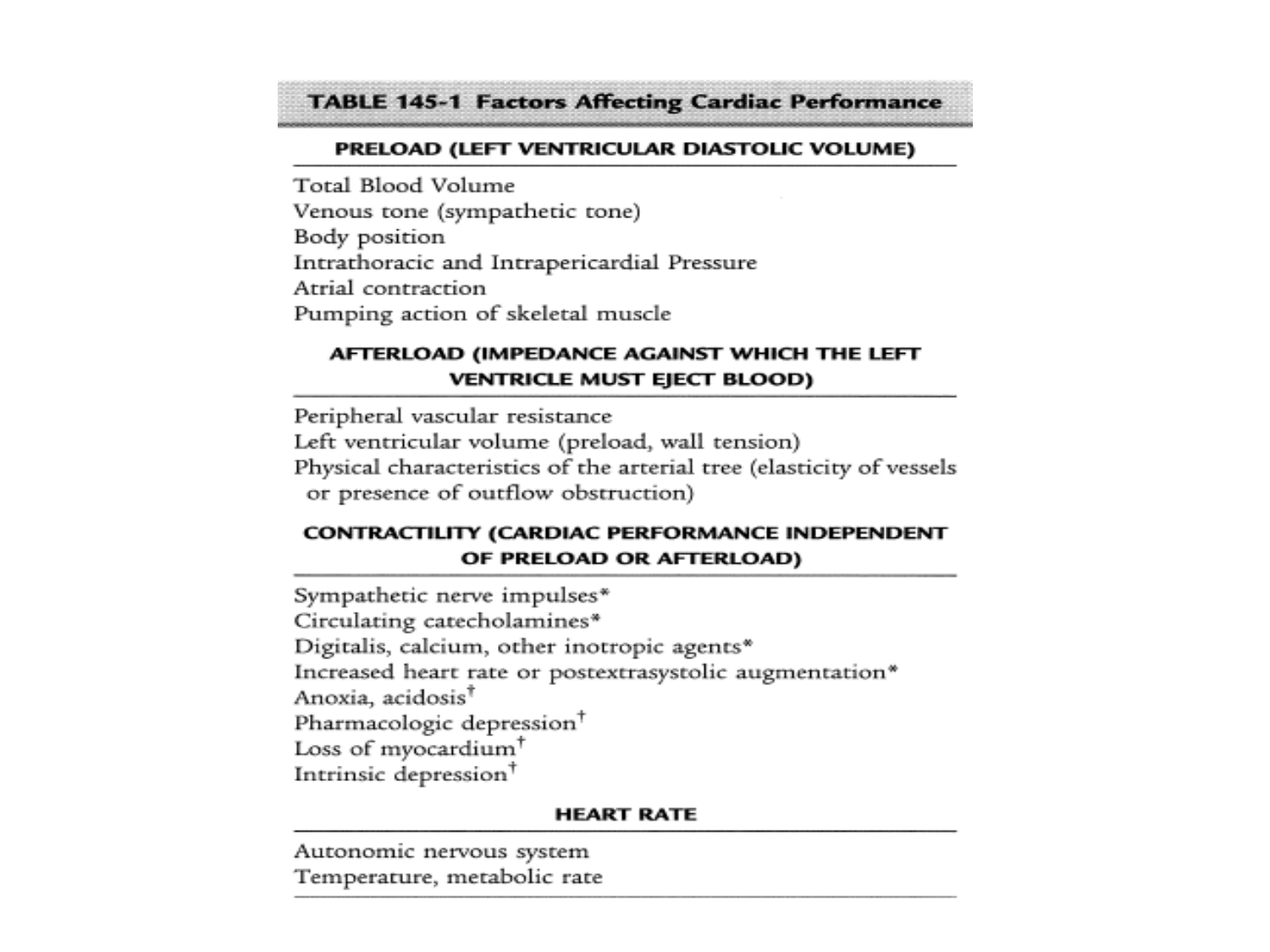- Differential diagnosis of heart failure depends on age of presentation
- First weeks of life, excessive afterload
- Around 2 months, left to right shunts
- Any age, cardiomyopathies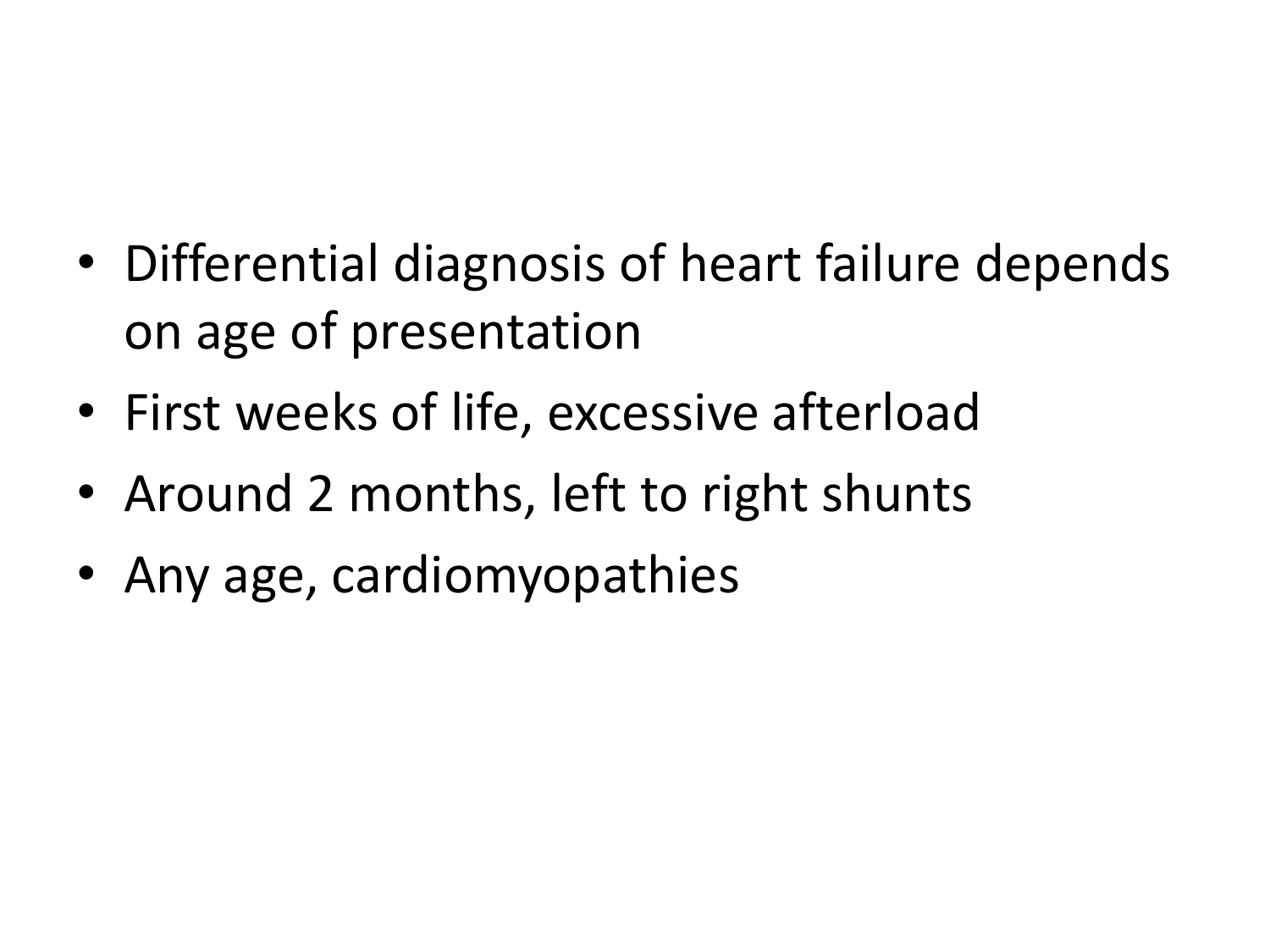#### **FETUS**

Severe anemia (hemolysis, fetal-maternal transfusion, hypoplastic anemia) Supraventricular tachycardia Ventricular tachycardia Complete heart block Atrioventricular valve insufficiency High-output cardiac failure (arteriovenous malformation, teratoma)

#### **PREMATURE NEONATE**

Fluid overload. **PDA VSD** Cor pulmonale (BPD)

#### **FULL-TERM NEONATE**

Asphyxial cardiomyopathy Arteriovenous malformation (vein of Galen, hepatic) Left-sided obstructive lesions (coarctation of aorta, hypoplastic left heart, critical aortic stenosis) Transposition of great arteries Large mixing cardiac defects (single ventricle, truncus arteriosus) Viral myocarditis Anemia Supraventricular tachycardia Complete heart block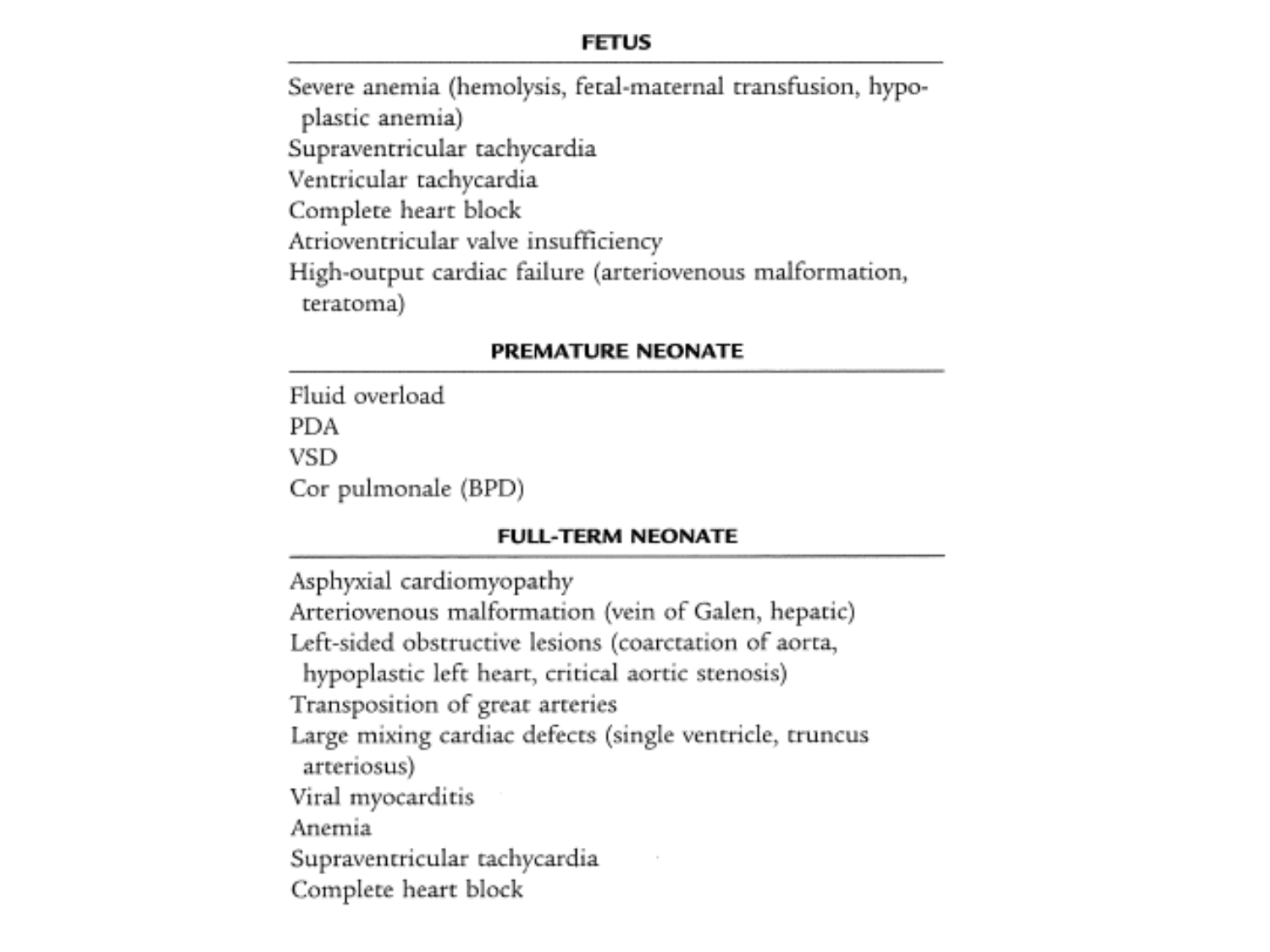### **INFANT/TODDLER**

Left-to-right cardiac shunts (VSD) Hemangioma (arteriovenous malformation) Anomalous left coronary artery Metabolic cardiomyopathy Acute hypertension (hemolytic uremic syndrome) Supraventricular tachycardia Kawasaki disease Postoperative repair of congenital heart disease

### **CHILD/ADOLESCENT**

Rheumatic fever Acute hypertension (glomerulonephritis) Viral myocarditis Thyrotoxicosis Hemochromatosis/hemosiderosis Cancer therapy (radiation, doxorubicin) Sickle cell anemia Endocarditis Cor pulmonale (cystic fibrosis) Arrhythmias Chronic upper airway obstruction (cor pulmonale) Unrepaired or palliated congenital heart disease Cardiomyopathy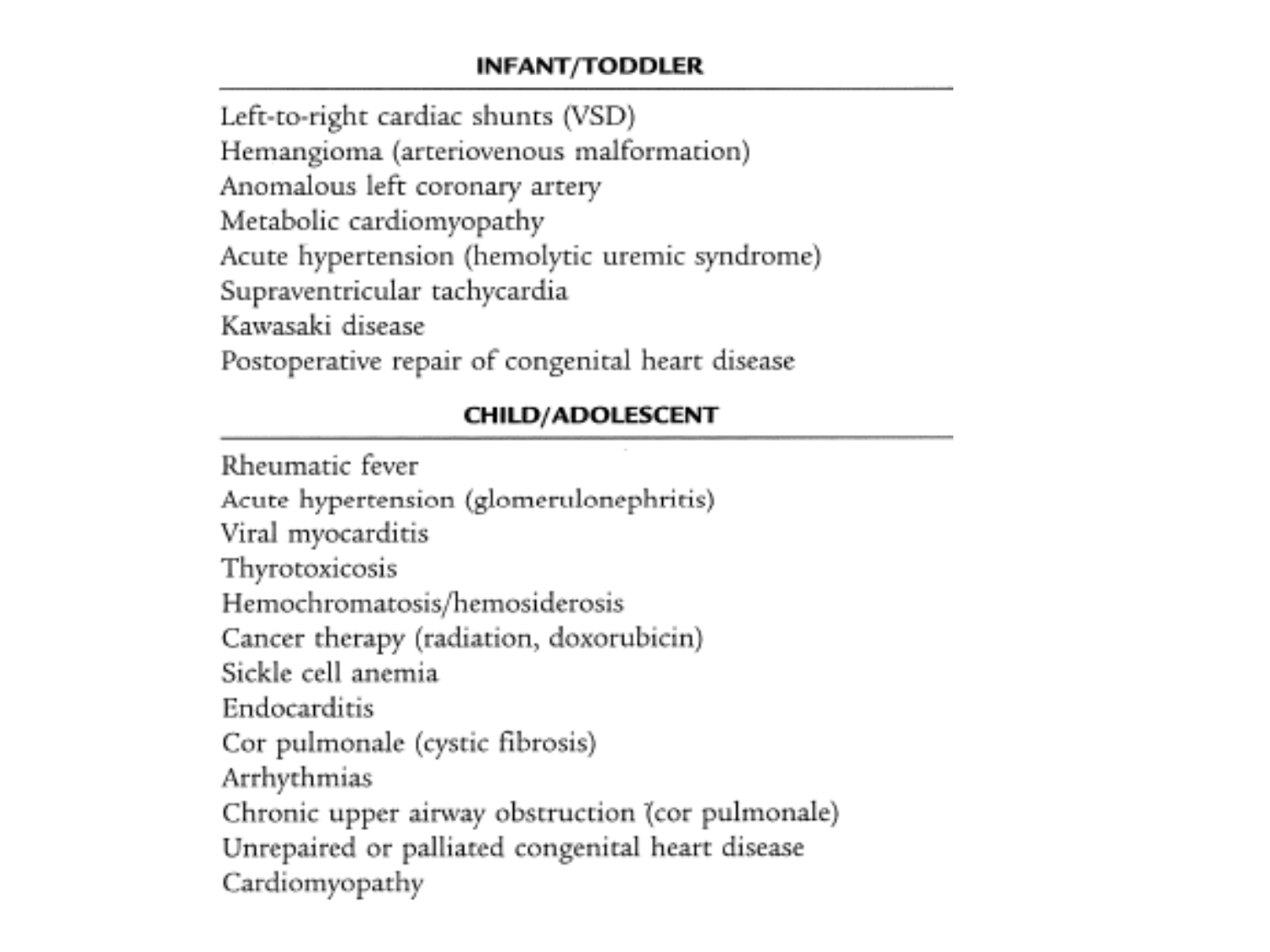# Clinical Manifestations

- In children, the signs and symptoms include fatigue, effort intolerance, anorexia, abdominal pain, dyspnea, and cough.
- The elevation in systemic venous pressure may be gauged by clinical assessment of jugular venous pressure and liver enlargement.
- Edema is usually discernible in dependent portions of the body, or anasarca may be present.
- Orthopnea and basilar rales are variably present.
- Cardiomegaly is invariably noted.
- A gallop rhythm is common; when ventricular dilatation is advanced, the holosystolic murmur of mitral or tricuspid valve regurgitation may be heard.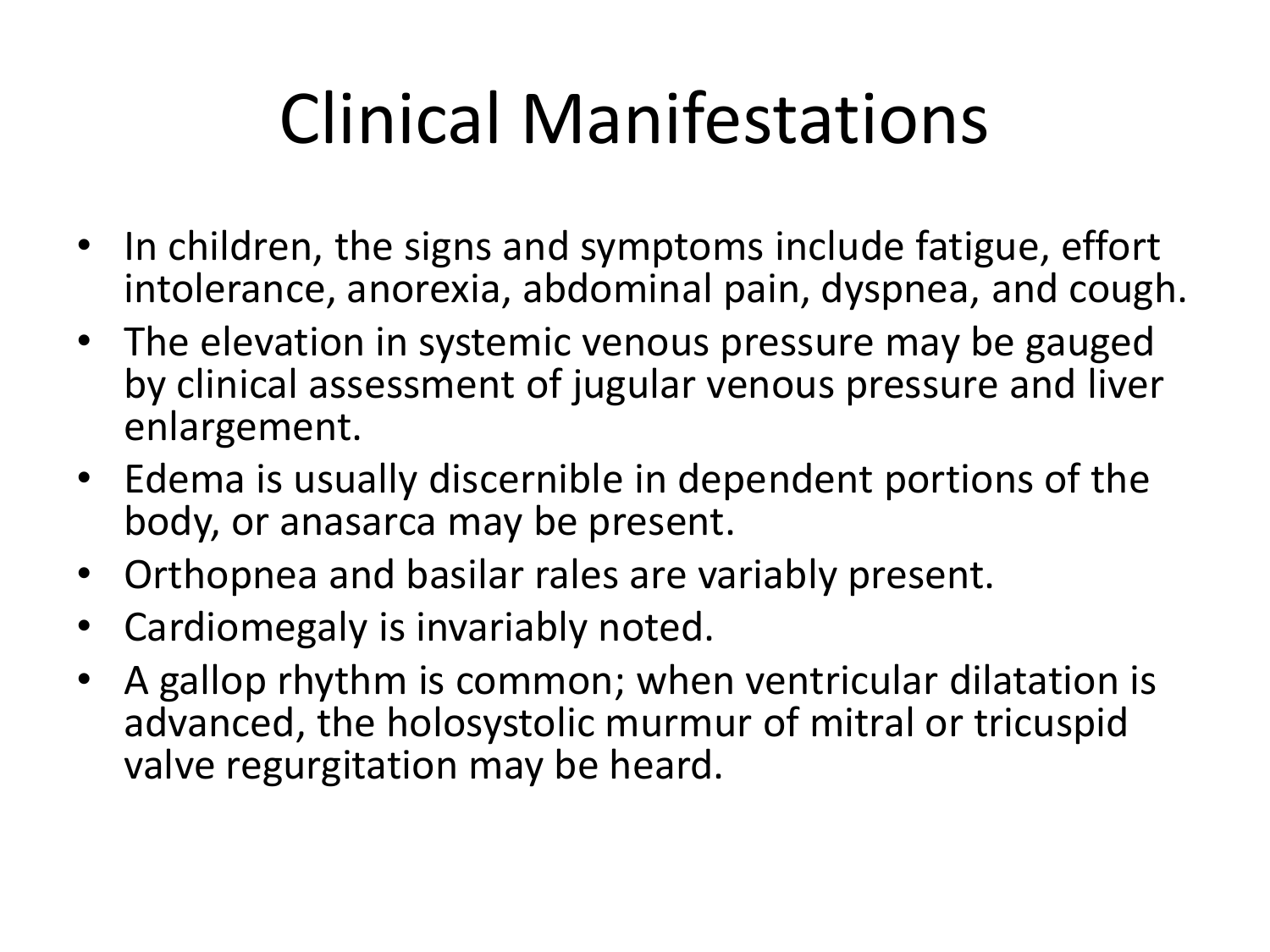- In infants, prominent manifestations include tachypnea, feeding difficulties, poor weight gain, excessive perspiration, irritability, weak cry and noisy, labored respirations with intercostal and subcostal retractions, as well as flaring of the alae nasi; wheezing is prominent.
- Hepatomegaly usually occurs, and cardiomegaly is invariably present, a gallop rhythm can frequently be recognized.
- Edema may be generalized and usually involves the eyelids as well as the sacrum and less often the legs and feet.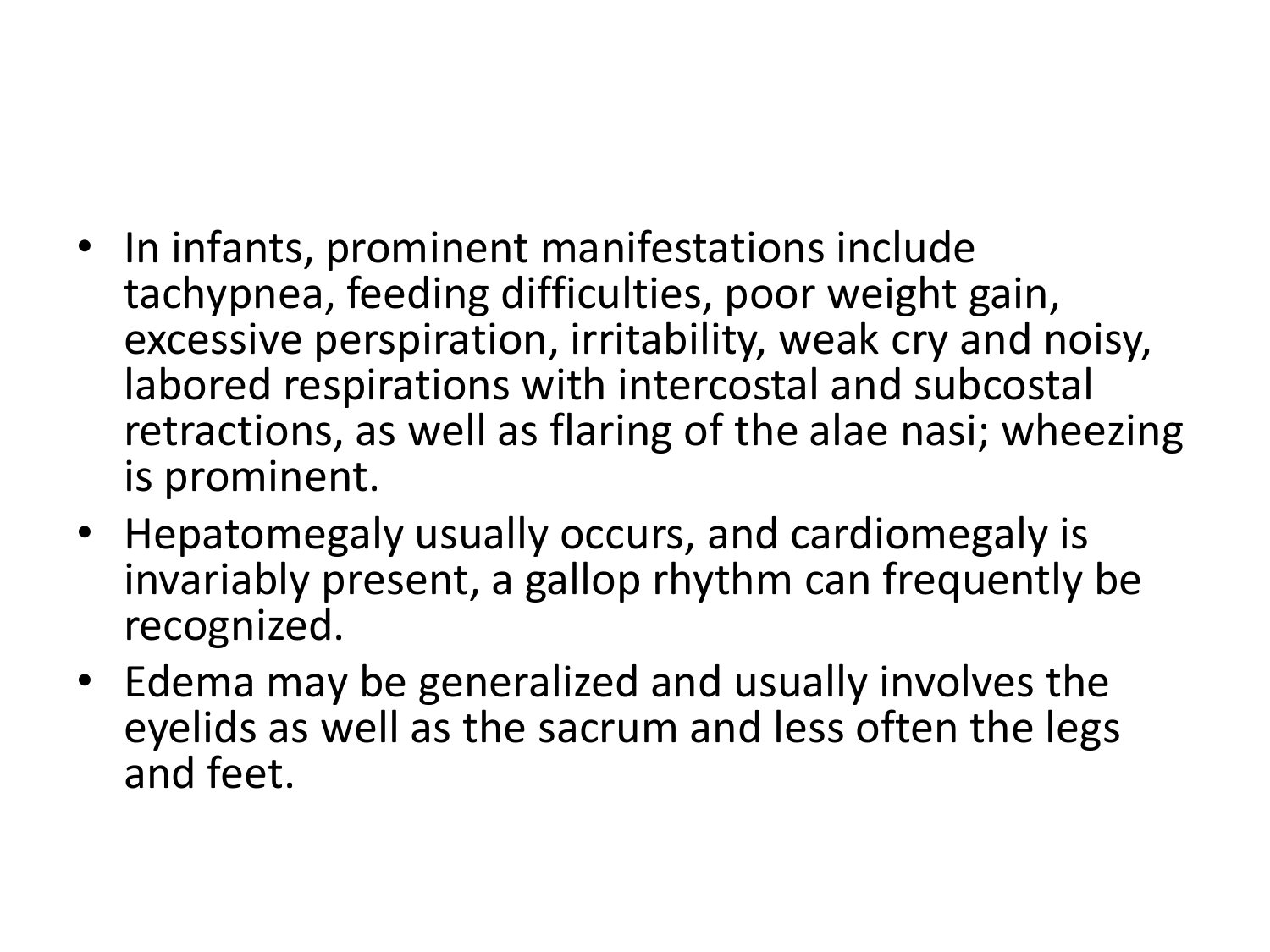- Tachypnea, orthopnea, wheezing and pulmonary edema with left sided heart failure
- Hepatomegaly, edema and distended neck veins with right sided heart failure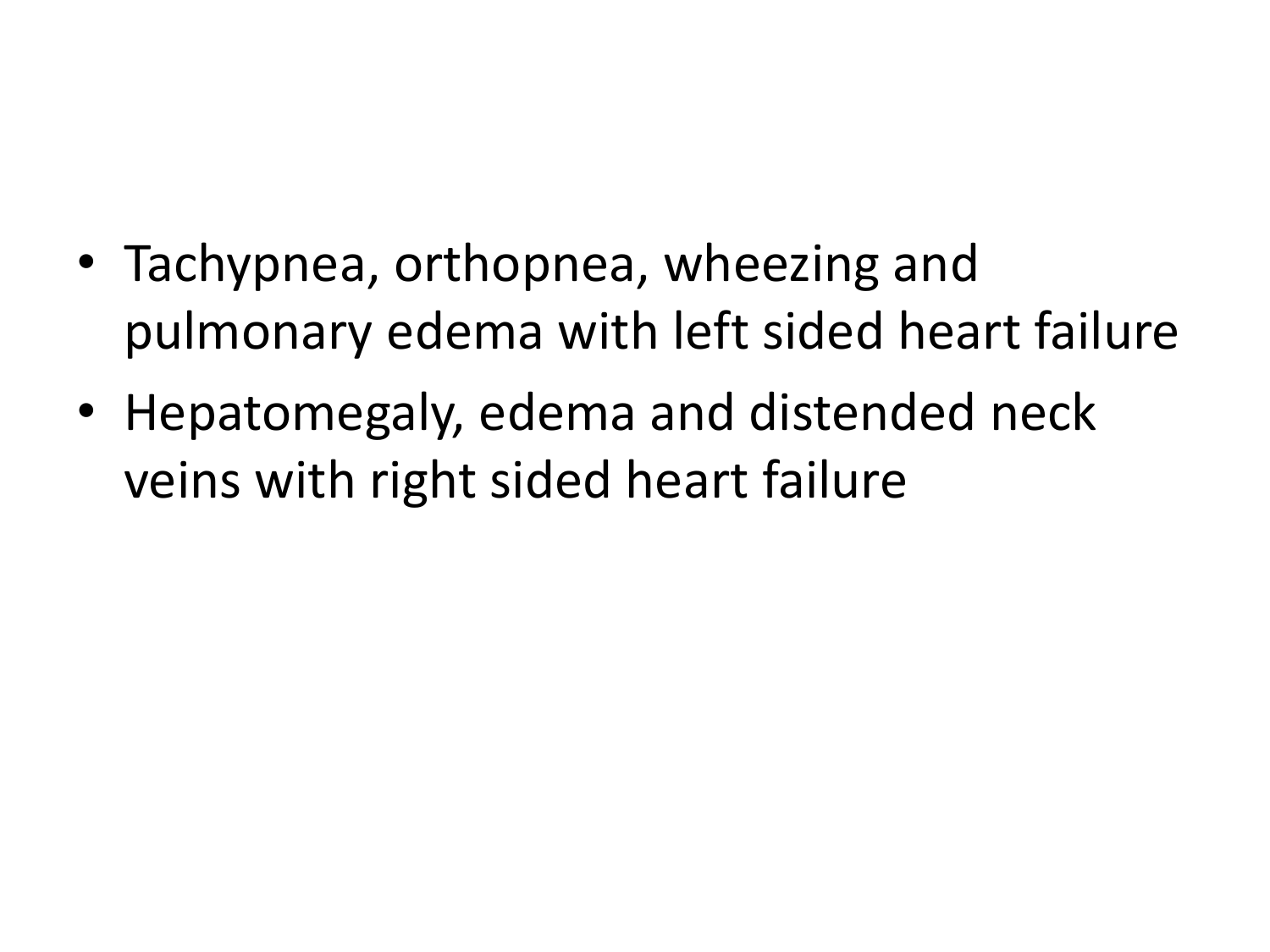- Chest x-ray shows cardiac enlargement.
- Pulmonary vascularity is variable and depends on the cause of the heart failure.
- With large left-to-right shunts, exaggeration of the pulmonary arterial vessels to the periphery
- With cardiomyopathy ,a relatively normal pulmonary vascular bed early in the course
- Fluffy perihilar pulmonary markings suggestive of venous congestion , with more severe degrees of heart failure.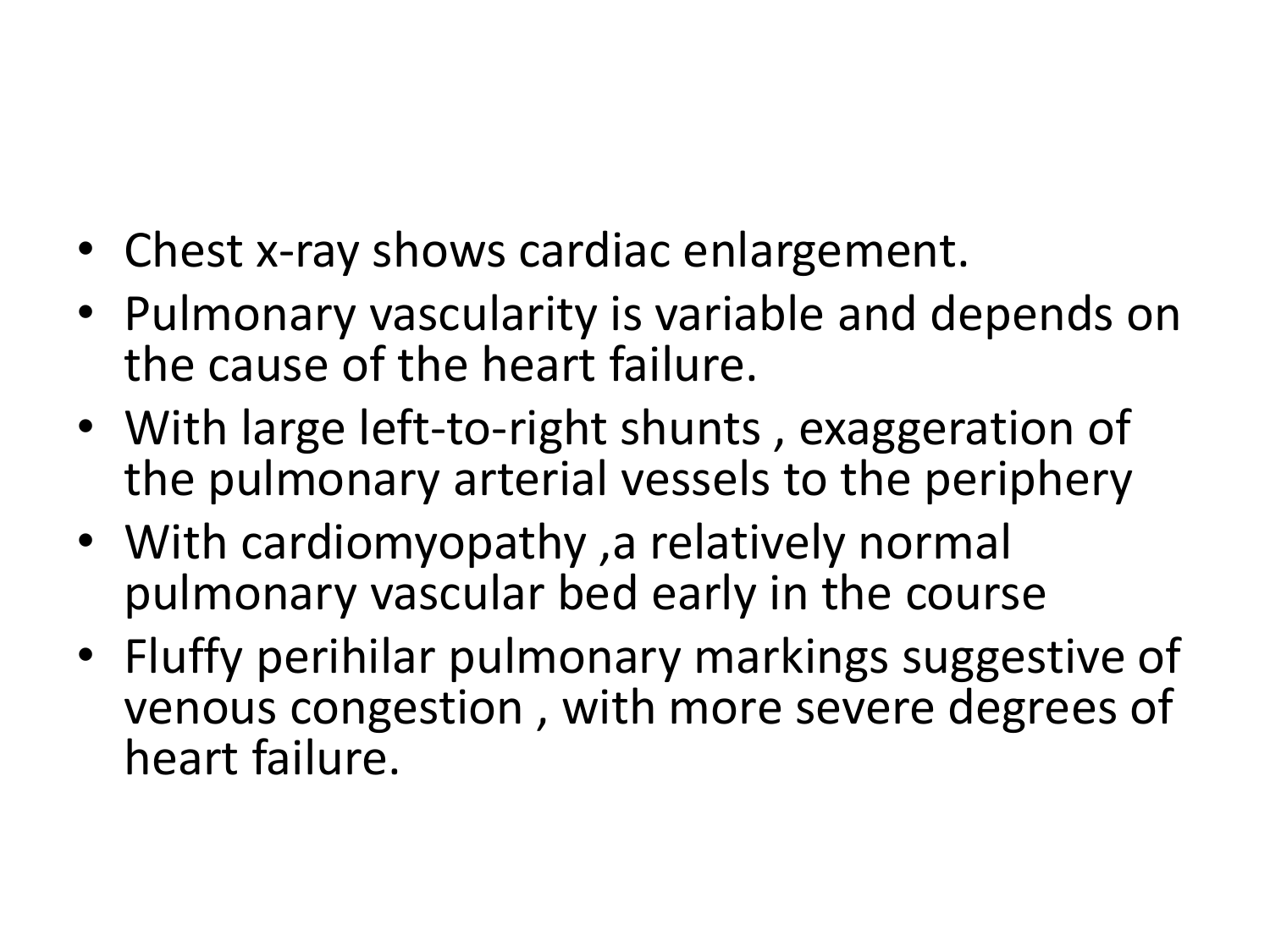- Electrocardiography may show chamber hypertrophy assessing the cause of heart failure.
- Low-voltage QRS morphologic characteristics with ST-T wave abnormalities may suggest myocardial inflammatory disease or pericarditis.
- Is the best tool for evaluating rhythm disorders.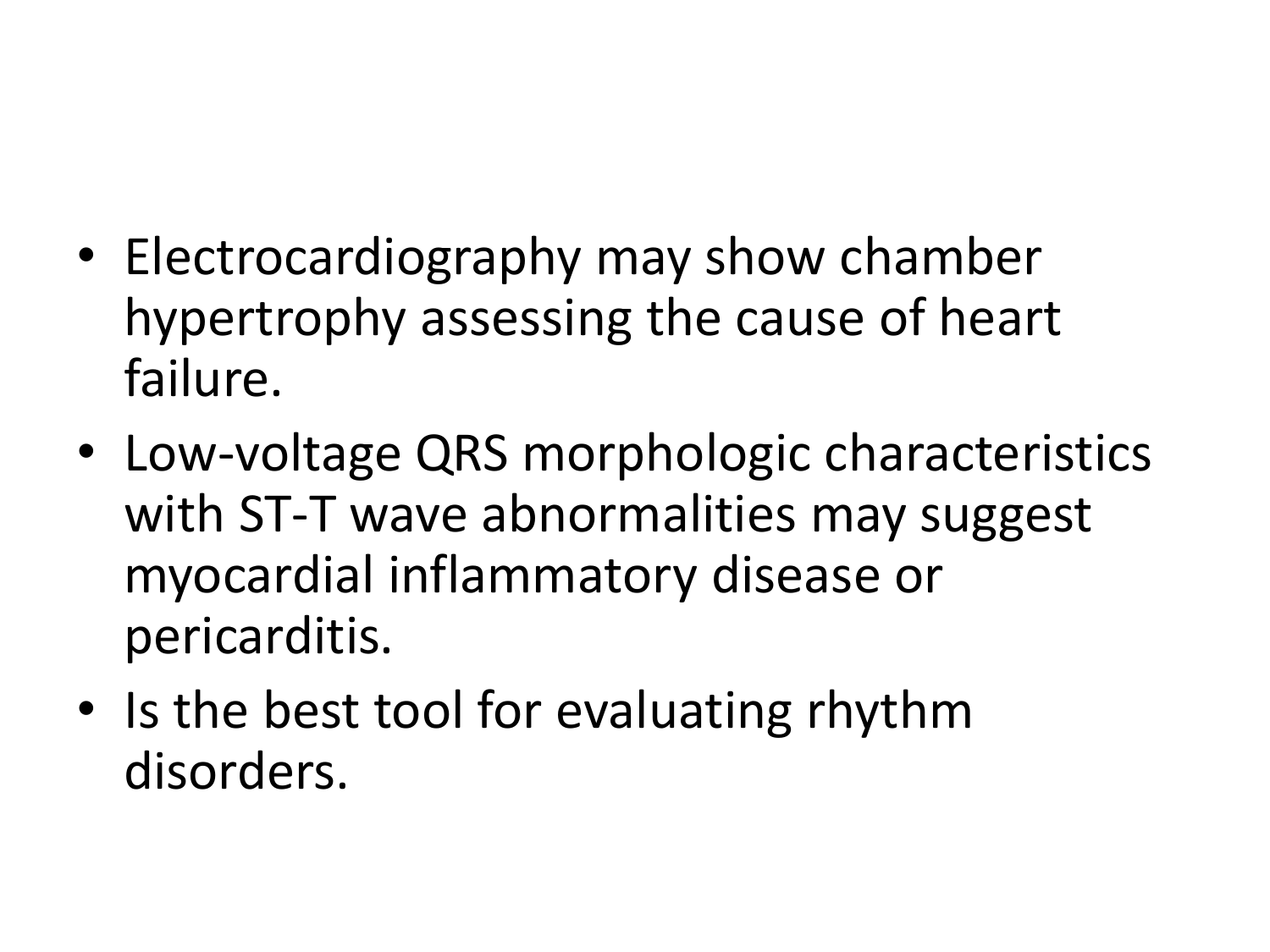- Echocardiographic techniques are useful in assessing dilated chamber sizes, decreased myocardial function, CHDs.
- Fractional shortening, 28 and 40%
- Ejection fraction, 55-65%
- Pre-ejection: ejection period, less than 40%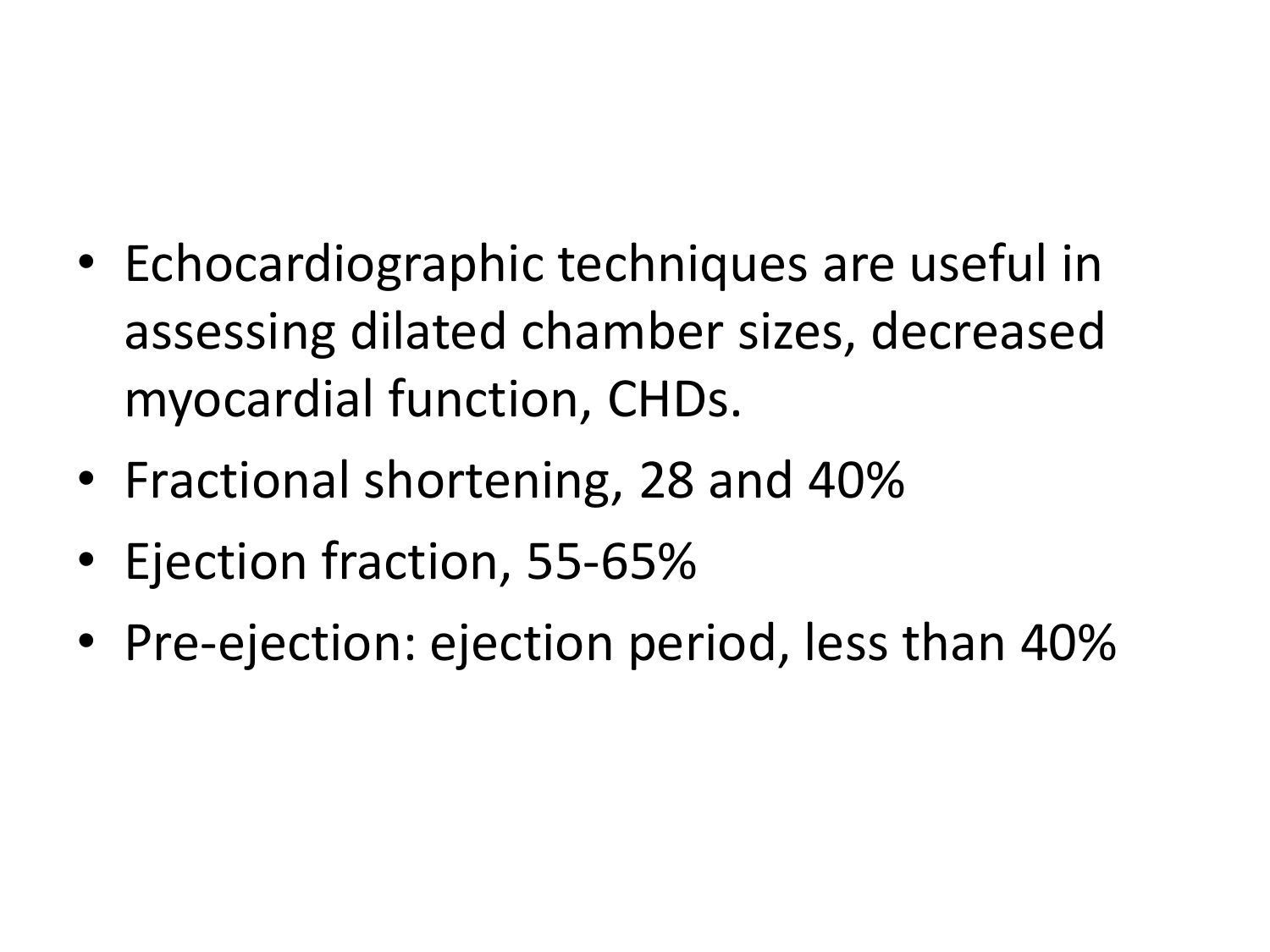# Treatment

- Rest
- Diet
- Diuretics
- Afterload reducers
- Inotropes
- Β blockers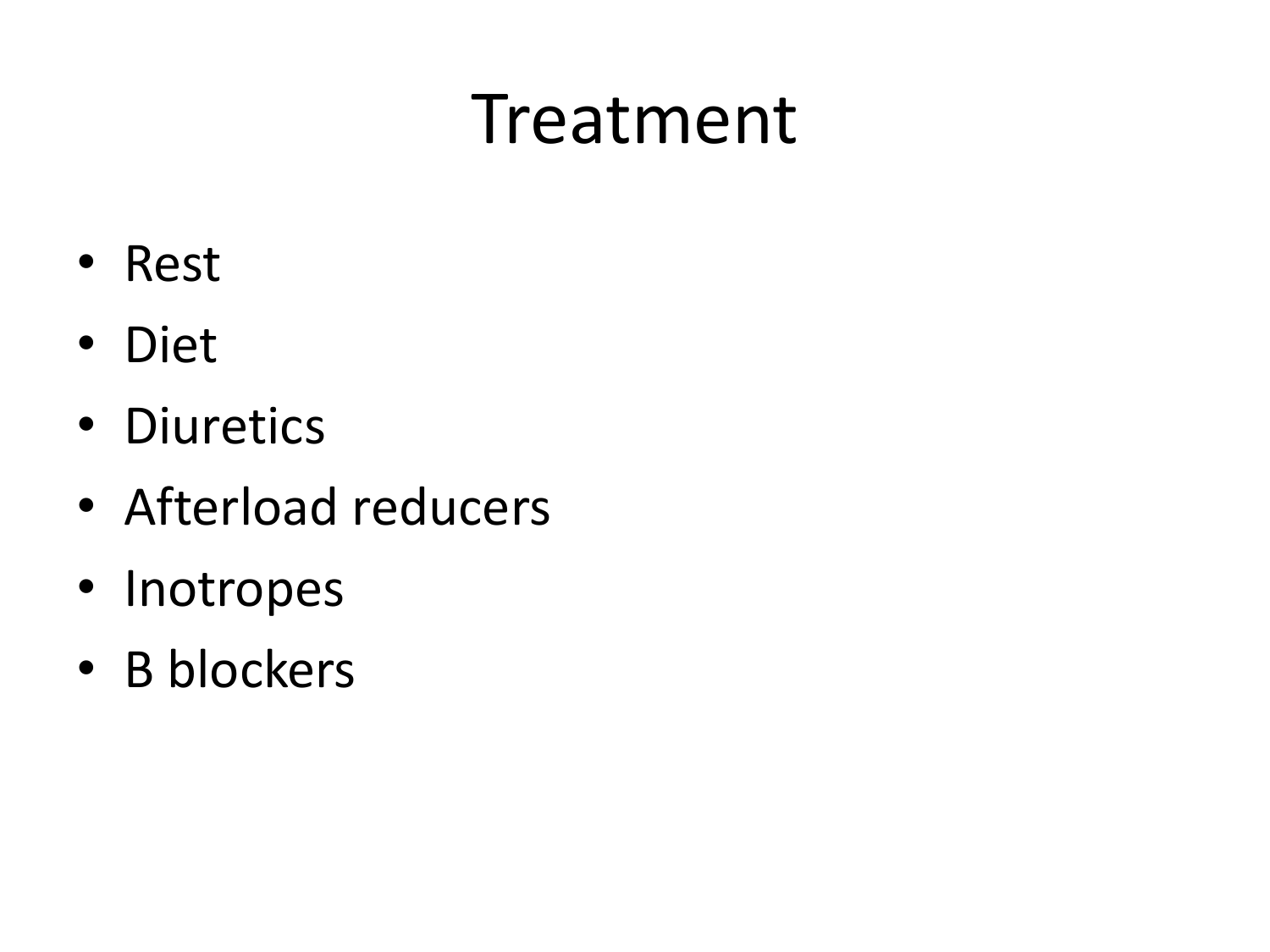| Therapy                                               | Mechanism                                                                                                                                                     |  |
|-------------------------------------------------------|---------------------------------------------------------------------------------------------------------------------------------------------------------------|--|
| <b>GENERAL CARE</b>                                   |                                                                                                                                                               |  |
| Rest                                                  | Reduces cardiac output                                                                                                                                        |  |
| Oxygen                                                | Improves oxygenation in<br>presence of pulmonary edema                                                                                                        |  |
| Sodium, fluid                                         | Decreases vascular congestion;                                                                                                                                |  |
| restrictions                                          | decreases preload                                                                                                                                             |  |
|                                                       | <b>DIURETICS</b>                                                                                                                                              |  |
| Furosemide                                            | Salt excretion by way of<br>ascending loop of Henle;<br>reduces preload; afterload<br>reduced with control of<br>hypertension; may also cause<br>venodilation |  |
| Combination of distal<br>tubule and loop<br>diuretics | Greater sodium excretion                                                                                                                                      |  |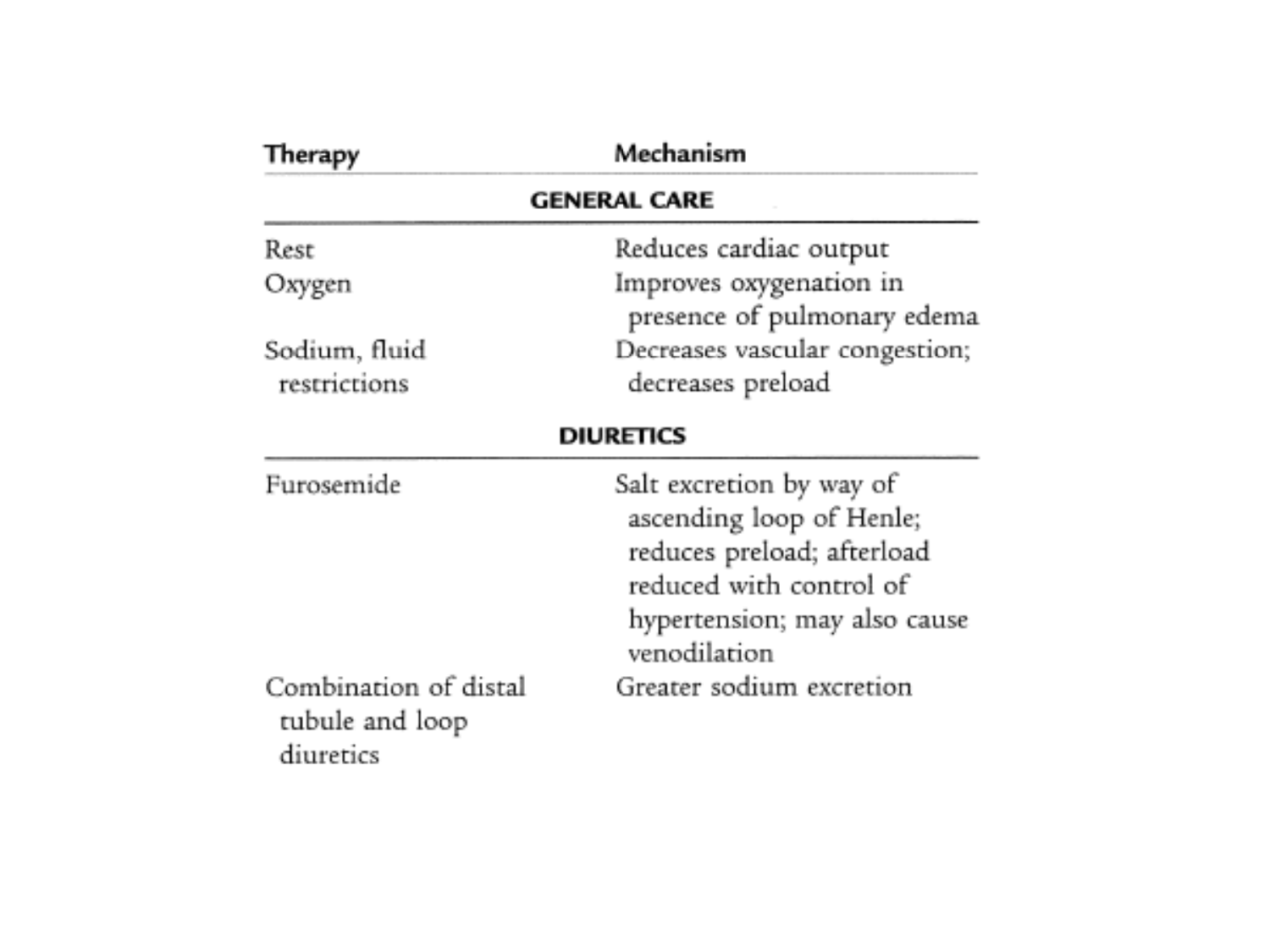#### **INOTROPIC AGENTS**

| Digitalis          | Inhibits membrane<br>Na <sup>+</sup> ,K <sup>+</sup> -ATPase and<br>increases intracellular Ca <sup>2+</sup> ,<br>improves cardiac contractility,<br>increases myocardial oxygen<br>consumption |
|--------------------|-------------------------------------------------------------------------------------------------------------------------------------------------------------------------------------------------|
| Dopamine           | Releases myocardial<br>norepinephrine plus direct<br>effect on β-receptor, may<br>increase systemic blood<br>pressure; at low infusion rates,<br>dilates renal artery,<br>facilitating diuresis |
| Dobutamine         | $\beta_1$ -Receptor agent; often<br>combined with dopamine                                                                                                                                      |
| Amrinone/milrinone | Nonsympathomimetic,<br>noncardiac glycosides with<br>inotropic effects; may cause<br>vasodilation                                                                                               |

#### **AFTERLOAD REDUCTION**

| Hydralazine         | Arteriolar vasodilator          |
|---------------------|---------------------------------|
| Nitroprusside       | Arterial and venous relaxation; |
|                     | venodilation reduces preload    |
| Captopril/enalapril | Inhibition of angiotensin-      |
|                     | converting enzyme; reduces      |
|                     | angiotensin II production       |